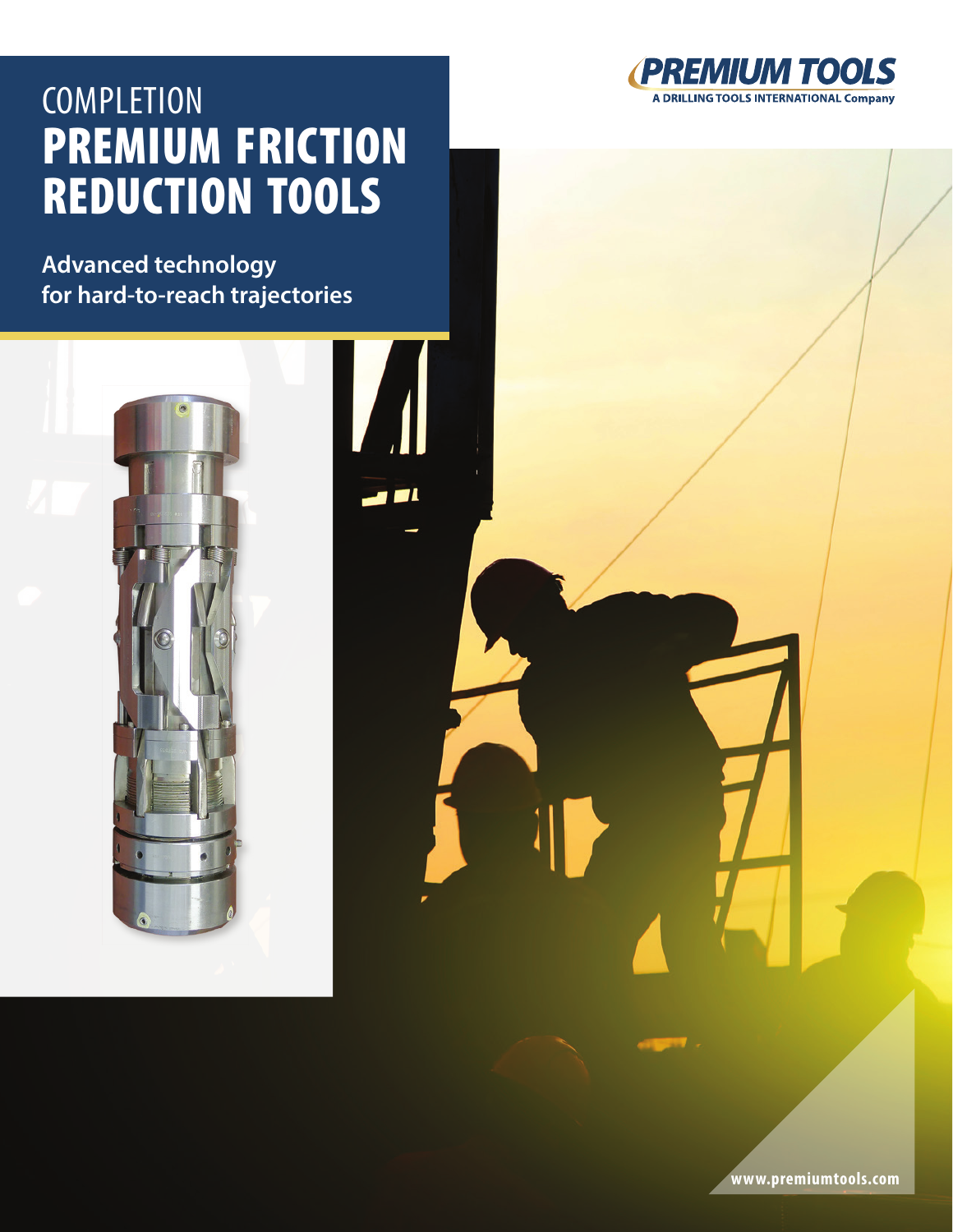# *ROLL* LET THE GOOD TIMES

**Premium Tools offers an alternative solution to the demanding issues of deployment and retrieval of tubing, casing, and/or accessories. We utilize ball transfer systems to help manipulate equipment needing to reach trajectories that are difficult by standard means. The ball transfer systems allow 360° rotation in all directions, helping equipment maintain crucial momentum during movement. Redundancy in the system allows for smoother deployment and retrieval, plus maneuverability of assemblies.**

## Tools that spin around the competition

- **Reduces friction in all planes vertical, horizontal, and diagonal**
- **Reduces torque and drag continually**
- **Helps maintain momentum due to spherical shape – allowing movement to area of least resistance**
- **No axis (which can shear and add friction when not given into account)**
- **Reduces wear and integrity damage to surface areas where the balls travel**
- **Allows for more maneuverability of tools being deployed or retrieved**



## ADJUSTABLE TENSION CENTRALIZER TOOLS (ATCT)

The Adjustable Tension Centralizer Tool (ATCT) assists toolstrings in getting in and out of wells that require centralization. The ATCTs are versatile enough to accommodate proper placement along a toolstring or workstring. Since tubing and casing sizes and weight vary, the tools need to be flexible, adjustable, and rugged enough to withstand tough deviations while maintaining the ability to maneuver the toolstring or workstring. The mission of the ATCT is to allow toolstring or workstring to ease downhole, and back uphole utilizing a ball transfer system.

#### Benefits:

- Attaches at the top and bottom of the centralizer to tools, allowing the midsection to freely rotate
- Able to cover a range to help eliminate rig downtime should the gauge run become unsuccessful
- Large size is adjustable to cover range of 6.00" to 9.10" (7" to 97/8").
- Smaller size is adjustable to cover range of 3.90" to 5.50".
- Spring-loaded arms allow small amount of collapse to accommodate "tight spots"– roughly 1/8" to 1/4" depending on setting
- Slips over tools and instruments for easy attachment
- Can be adjusted while on the toolstring
- Ball transfer system to allow free rotation in all directions

#### ATCT: a closer look

Premium Tools' ball transfer system offers the most flexibility in the reduction of torque and drag in vertical, horizontal, and diagonal planes (360°). Conducted tests have shown to be effective in +80° deviated wells. ATCT has also allowed ease with deploying packers and bridge plugs on horizontal wells where the equipment typically had to be pumped down the well. Completion of packer setting and bridge plug setting on electric line also reduces rig downtime and rig costs. It greatly reduces the need to run the equipment using the more expensive work strings and coiled tubing. ATCT will shorten the time needed to set equipment and give a peace of mind when issues of liner damage and debris are of big concern.



**ATCT top view in pipe**



**ATCT cut-out view in pipe**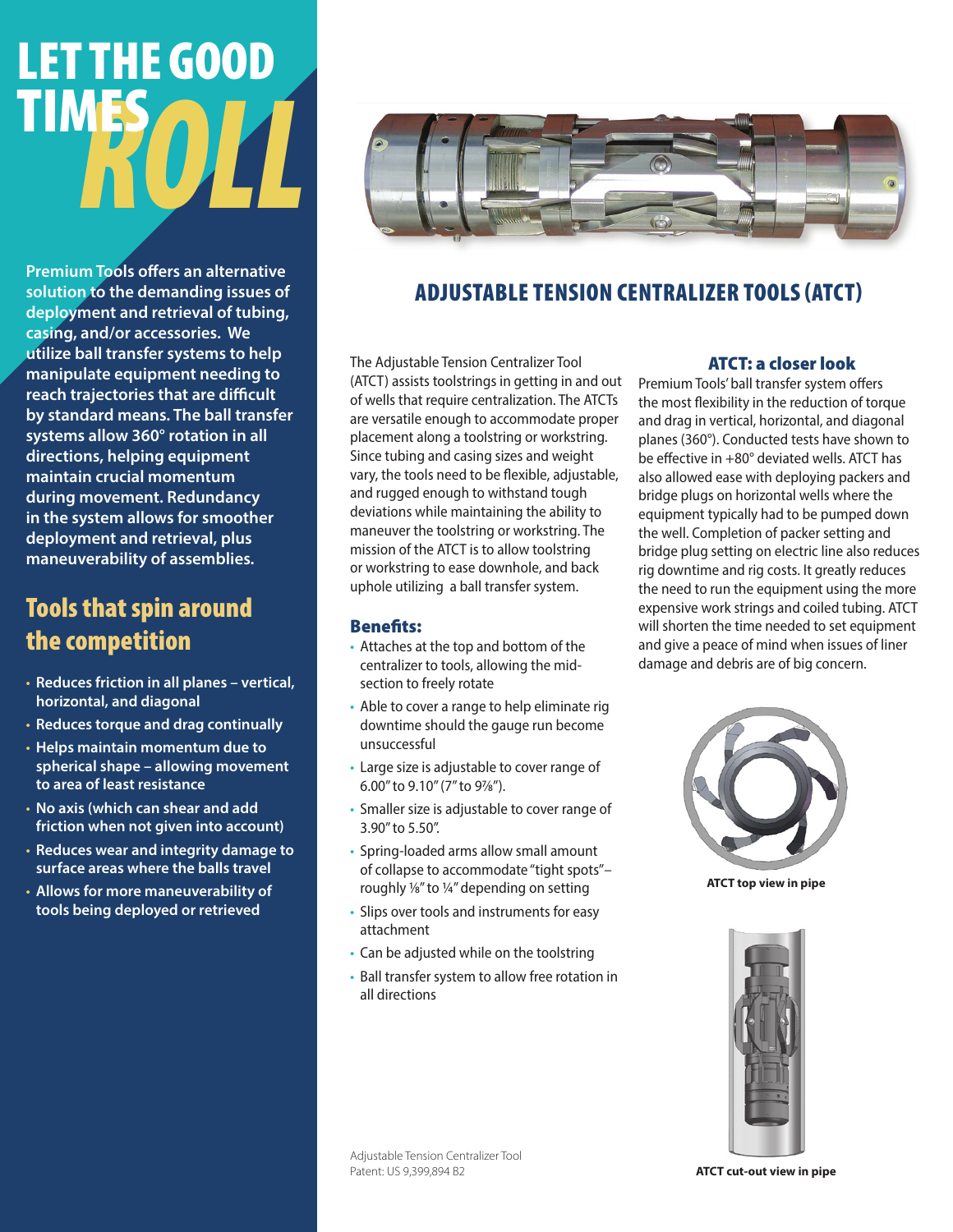

## ROLLER SUB MULE SHOE (RSMS)

The Roller Sub Mule Shoe (RSMS) helps ensure integrity of packers and bridge plugs during their deployment. Mostly used in high deviated wells, the RSMS reduces friction and torque. It incorporates a ball transfer system allowing full rotation in all vertical, horizontal, and diagonal directions (360°). Conducted tests have shown to be effective in +80° deviated wells. It has also allowed ease with deploying packers and bridge plugs on horizontal wells where the equipment typically had to be pumped down the well. Completion of packer setting and bridge plug setting on electric line also reduces rig downtime and rig costs. It greatly reduces the need to run the equipment using the more expensive work strings and coiled tubing.

#### Benefits:

- Can be manufactured with ANY thread. Pin or box. Standard will be EUE 8-rd unless otherwise specified. Some threads may require permission to cut or outsourcing
- Able to cover a range to help eliminate rig downtime should the gauge run become unsuccessful if needed
- Can be manufactured of any material customer specified
- Available in  $\frac{1}{4}$  mule shoe:  $\frac{1}{2}$  mule shoe standard; and ¾ mule shoe
- Built for top snap out or lower snap out for packer setting operations
- Can be manufactured with threads on the top and bottom (pin by pin, box by box, or a combination) for bridge plug setting operations



## TUBULAR ROLLER SUB (TRS)

The Tubular Roller Sub (TRS) helps ensure integrity of tubing and casing during their deployment. Mostly used in high deviated wells, the TRS reduces friction and torque. It incorporates a ball transfer system allowing full rotation and movement in all vertical, horizontal, and diagonal directions (360°). Conducted tests have shown to be effective in +70° deviated wells. Its design allows full integrity without compromising pressure loss or the need to have external centralizers which can break or create fishing problems. Completion of reaching trajectory in a timely manner also reduces rig downtime and rig costs. It greatly reduces the need to run the equipment using weak bow spring centralizers and will shorten the time needed to run tubing or casing.

#### Benefits:

- Can be manufactured with ANY thread. Pin, box, or combination. Standard will be EUE 8-rd unless otherwise specified. Some threads may require permission to cut or outsourcing
- Able to cover a range to help eliminate rig downtime if needed
- Can be manufactured of any material customer specified
- Available in wide array of ball transfer placement and amount of ball transfers
- Can be manufactured in smaller versions with threads on the top and bottom (pin or box or combination) for bridge plug setting operations

## ROLLER SHIFTING TOOL (RST)

The Roller Shifting Tool provides centralization and flexibility while shifting a profile found in sliding sleeves and side doors. The RST utilizes a ball transfer system, which allows the outside (exposed) ball to roll and rotate against the inner balls. This reduces friction greatly, in comparison to traditional pressed-in ball bearings or bearings housed with racers. The RST removes the need for additional component centralizers, which only centralizes above or below the shifting tool. Since the RST has 3 ball transfers on the core and 3 on the cap, it allows centralization closest to the locating keys. This allows the springs behind the locating keys to exert the same force on both sides and also ensures a smoother shift. The RST is available in sizes of 1.85" (for 1.875" profiles); 2.250" (for 2.313" profiles); 2.700" (for 2.750" profiles), and 2.780" (for 2.813" profiles).

#### Benefits:

- Allows rotation in a horizontal and diagonal plane to reduce torque
- Allows rolling in a vertical plane to reduce drag
- Reduces the need for lengthy, additional centralizers
- Allows maximum flexibility
- Helps maintain centralization in the tubing and in the sleeve
- Can be used with slickline or coiled tubing